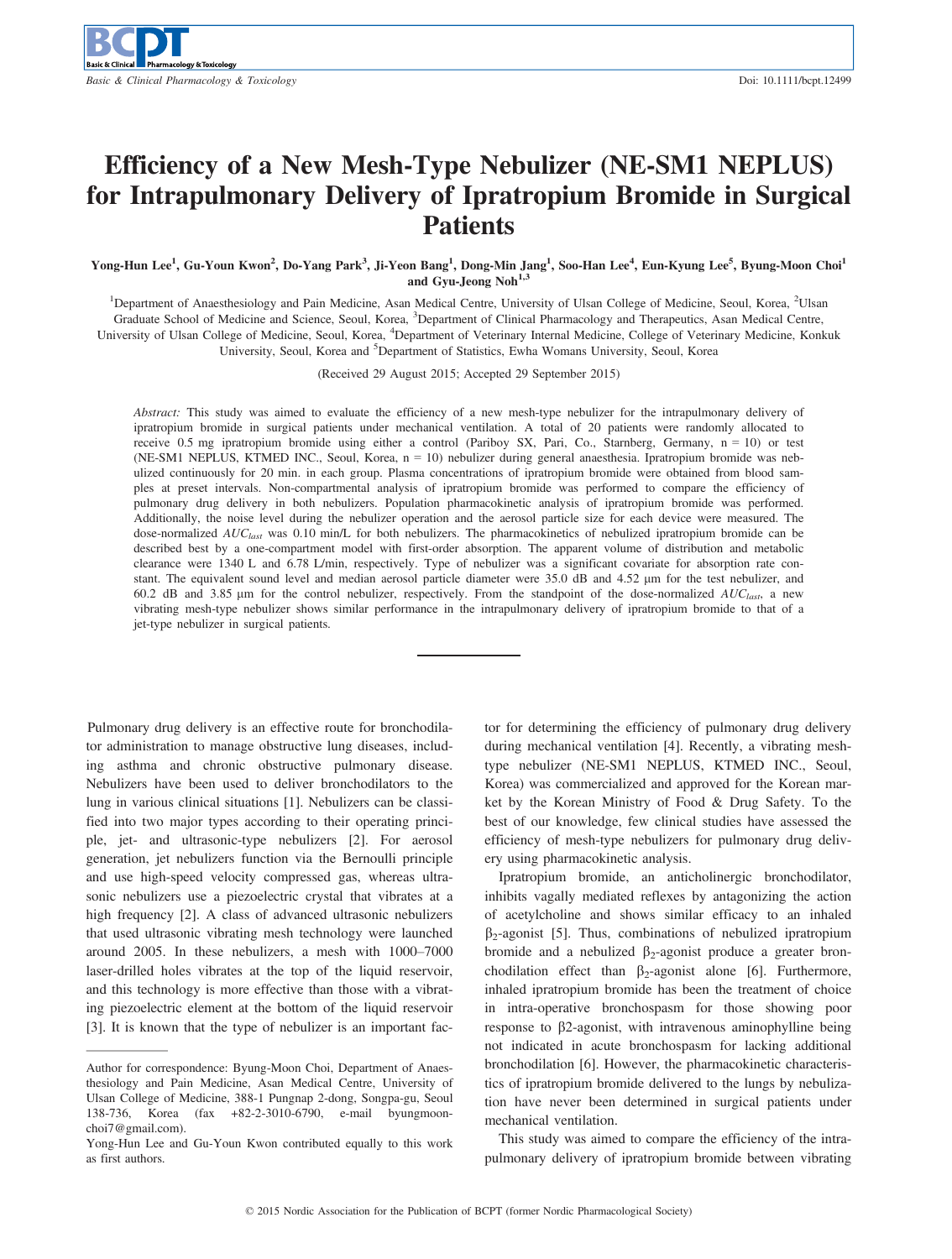mesh- and jet-type nebulizers using non-compartment analysis. In addition, pharmacokinetics of ipratropium bromide was characterized using nonlinear mixed effects modelling in surgical patients.

### Materials and Methods

Pilot studies for the determination of ipratropium bromide dosage and duration of nebulization. The clinical dose of inhaled ipratropium bromide was 0.5 mg every 20 min. for 1 hr in patients who exhibited life-threatening bronchospasm or those with a poor initial response to a  $\beta_2$ -agonist [6]. In a preliminary study, 6 surgical patients were allocated  $\beta_2$ -agonist [6]. In a preliminary study, 6 surgical patients were allocated an ipratropium bromide dose of 0.25 mg (n = 2), 0.5 mg (n = 2) or 1.0 mg ( $n = 2$ ). Arterial samples of 5 mL each were collected before (0 min.) and at 5, 10, 20, 30, 40, 50, 60 and 90 min. after administration of ipratropium bromide using a test nebulizer. Concentrations of plasma ipratropium bromide over time and concentrations below the lower limit of quantification (LLOQ) were observed at selected sampling time-points. We confirmed that the administration of 0.5 mg (2 ml) ipratropium bromide produced an appropriate concentration above LLOQ without adverse reactions. Also, nebulizers no longer produced aerosol after 20 min. of nebulization.

Investigational devices. The control device used was a Pariboy SX (Pari Co., Starnberg, Germany), a jet-type nebulizer that is one of the most commonly used nebulizers in clinical settings in Korea. The test device was a NE-SM1 NEPLUS (KTMED Co., Seoul, Korea), which is an ultrasonic vibrating mesh-type nebulizer.

Study end-points. The primary end-point of this study was to compare the efficiency of the intrapulmonary delivery of ipratropium bromide between vibrating mesh- and jet-type nebulizers using noncompartmental analysis. The secondary end-point was to characterize pharmacokinetics of ipratropium bromide in surgical patients under mechanical ventilation. Additionally, the noise level during the nebulizer application and the aerosol particle size for each device were measured during.

Patient population. This study was approved by the Institutional Review Board of the Asan Medical Centre (Seoul, Korea), and written informed consent was obtained from all patients. A total of 20 ASA PS 1, 2 or 3 patients who were scheduled for elective stomach and colorectal surgery were enrolled and randomly allocated to receive ipratropium bromide using either a control or a test nebulizer during general anaesthesia.

Study procedure. All patients fasted from midnight. Once in the operating room, electrocardiography, pulse oximetry, the end-tidal carbon dioxide partial pressure, the non-invasive and/or invasive blood pressure (Datex-Ohmeda S/5, Planar Systems Inc., Beaverton, OR, USA), and the bispectral index (BIS, Aspect 2000, Aspect Medical Systems Inc., Newton, MA, USA) were measured in each patient. Data were continuously downloaded to personal computers using RS232C cables until the patient recovered from anaesthesia. Each patient was pre-oxygenated with 100% oxygen using a facemask. Anaesthesia was induced and maintained with target effect-site concentration-controlled infusion of propofol and remifentanil (Asan Pump version 2.1.3, Bionet Co., Seoul, Korea) [7,8]. Tracheal intubation was facilitated by administering 0.2 mg/kg cisatracurium. Patient lungs were then ventilated in a volume-controlled mode with oxygen in air (1:2), and the ventilation rate was adjusted to maintain the end-tidal carbon dioxide partial pressure between 35 and 45 mmHg. A 20-gauge catheter was placed in a radial artery for frequent blood sampling and continuous blood pressure monitoring.

The target concentrations of propofol and remifentanil were adjusted to maintain BIS values that were < 60 and stable haemodynamics (SBP > 80 mmHg and HR > 45 beats/min), respectively. If necessary, ephedrine or atropine was administered to maintain a systolic blood pressure  $> 80$  mmHg and heart rate  $> 45$  beats/min during anaesthesia. After achieving stable haemodynamics and pseudo-steadystate anaesthetic drug concentrations, 0.5 mg ipratropium bromide was placed in the reservoir of each nebulizer and it was administered using a nebulizer. The T-connector of each nebulizer was designed specifically for surgical patients undergoing general anaesthesia and was used to make a connection with the anaesthetic breathing circuit (Fig. S1). After nebulization during 20 min., residual volumes in Tconnector and reservoir in each nebulizer were measured using a micropipette. The ventilator settings after the administration of ipratropium bromide were changed to the following:  $V_T$ , 8 ml/kg; respiratory rate, 10 breaths/min; and inspiratory pause, 50%. These settings were maintained until 30 min. after discontinuation of ipratropium bromide. Neuromuscular blockade was reversed by administering neostigmine and glycopyrrolate at the end of surgery.

Blood sample acquisition and assays. For ipratropium bromide analysis, 5-ml arterial blood samples were obtained before (0 min.) and at 5, 10, 20, 25, 30, 40, 50, 60, 90, 150 and 240 min. after the administration of ipratropium bromide. Samples were collected in ethylene-diamine-tetra-acetic acid (EDTA) tubes and centrifuged for 10 min. at  $252 \times g$ . Plasma was stored at  $-70^{\circ}$ C until use in assays. A LC-MS/MS assay was used for ipratropium bromide in plasma, and its detailed explanation for the assay is described in the supplementary material. The mean (S.D.) of the peak area ratios of LLOQ was 0.04 (0.003), and the coefficient of variation was 6.77. The linearity of the calibration curve, ranging from 3 to 200 pg/ml, was validated using three different calibration curves. Intraday measurements of precision were between 2.478% and 14.116%, while interday accuracies ranged from 96.298% to 99.553%.

Non-compartmental analysis of ipratropium bromide to compare the efficiency of pulmonary drug delivery in both nebulizers. Pharmacokinetic parameters were calculated using non-compartmental methods with WinNonlin 6.3 (Pharsight, St. Louis, MO, USA). The area under the curve from administration to the last measured concentration  $(AUC<sub>last</sub>)$ was calculated by linear trapezoidal integration. The area under the curve from administration to infinity  $(AUC_{inf})$  was calculated as  $AUC_{last}$ +  $C_{last}/\lambda z$ , in which  $C_{last}$  is the last measured concentration and  $\lambda z$  is the apparent terminal rate constant estimated by unweighted linear regression for the linear portion of the terminal log concentration–time curve. The maximal concentration  $(C_{max})$  and the time to reach  $C_{max}$  $(t_{max})$  after administration of ipratropium bromide with control or test nebulizers were determined based on the observed data. Summary statistics were determined for each parameter.

Population pharmacokinetic analysis. The procedures of NONMEM VII level 3 (ICON Development Solutions, Ellicott City, MD, USA) employed in pharmacokinetic modelling were the ADVAN 6 subroutine and first-order conditional estimation with interaction. The inter-individual random variability of each pharmacokinetic parameter was modelled using a log-normal or additive model, as appropriate. Diagonal matrices were estimated for the various distributions of  $\eta$ , where  $\eta$  represented inter-individual random variability with a mean of zero and a variance of  $\omega^2$ . Additive, constant coefficient of variation variation, and combined additive and constant coefficient of variation residual error models were evaluated during the model building process. NONMEM was used to compute the minimum value of the objective function, a statistic equivalent to the  $-2$  log likelihood of the model. An  $\alpha$  level of 0.05, which corresponds to a reduction in the objective function value of 3.84 (chi-squared distribution, degree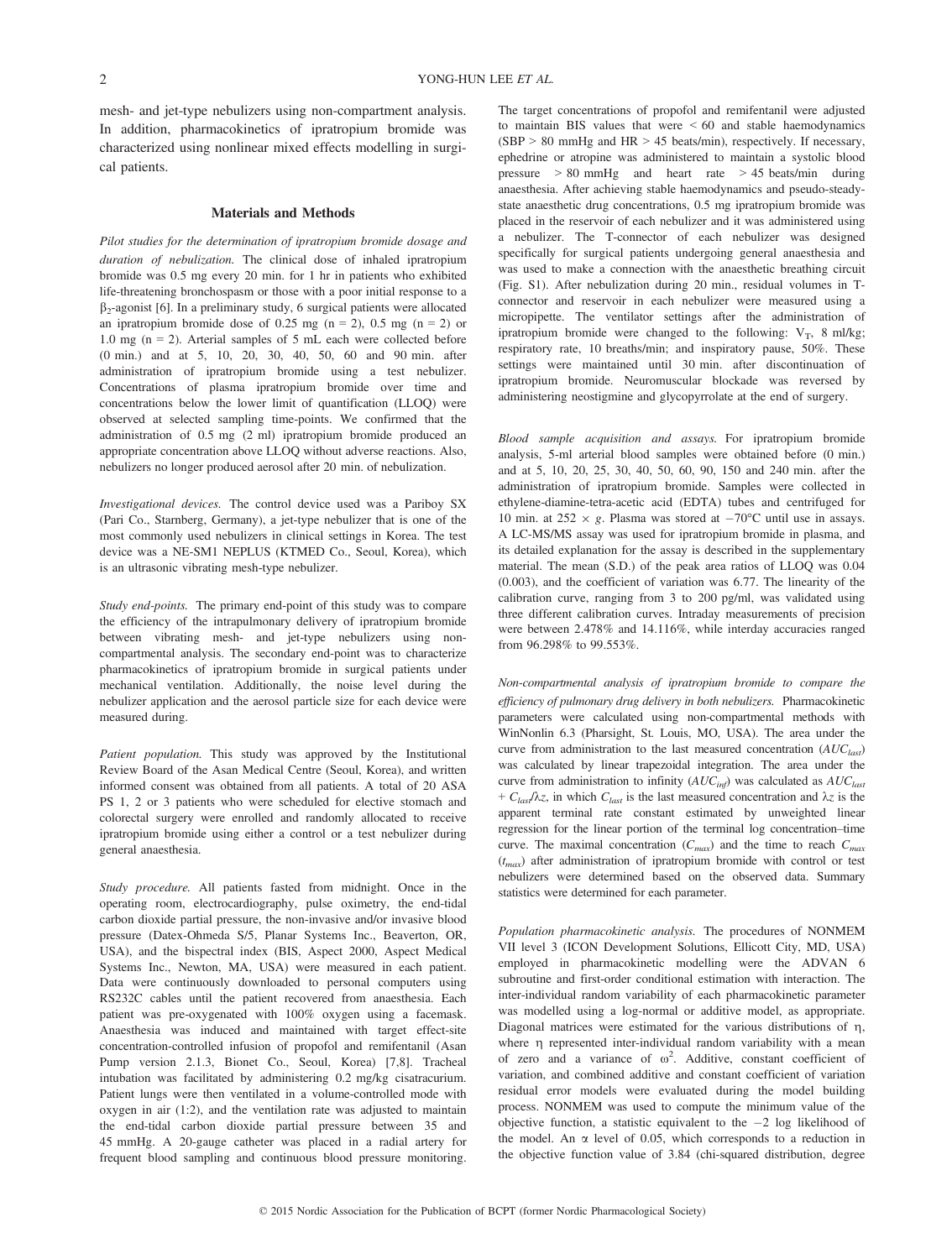of freedom = 1,  $p < 0.05$ ), was used to discriminate between hierarchical models [9]. In addition to obtaining minimal objective function values, improvements in diagnostic goodness-of-fit plots were used to evaluate different models. R software (version 2.13.1; R Foundation for Statistical Computing, Vienna, Austria) was used to construct graphical model diagnostics. Covariate model building was performed using manual covariate selection.

One-, two- and three-compartment disposition models with firstorder absorption and first-order elimination were tested. The covariates analysed were age, sex (0: male, 1: female), weight, height, body surface area [10], body mass index, lean body mass [11], type of nebulizer (0: test, 1: control), creatinine clearance [12], estimated glomerular filtration [13], forced vital capacity as a percentage of the predicted value (FVC%) and forced expiratory volume in 1 sec. as a percentage of the predicted value ( $FEV<sub>1</sub>%$ ). Nonparametric bootstrap analysis was used to internally validate models (fit4NM 3.7.9, Eun-Kyung Lee and Gyu-Jeong Noh, [http://www.fit4nm.org/download,](http://www.fit4nm.org/download) last accessed: Oct 17, 2011) [14]. Briefly, 2000 bootstrap replicates were generated by random sampling from the original data set, with replacement. Parameter estimates were compared with the median parameter values and the 2.5–97.5 percentiles of the nonparametric bootstrap replicates. Predictive checks were performed by simulating 2000 iterations and comparing the 90% prediction intervals to the original data (fit4NM 3.7.9) [15].

In vitro studies for noise levels during nebulizer operation, particle size of aerosols and residual volume remaining in the reservoir of a nebulizer. Noise levels during the operation of each nebulizer were measured in an audiometric examination room in Asan Medical Centre, in which the background noise was negligible (0 dB). After the operation using each nebulizer, the noise level was measured with an acoustimeter (Center 322 sound level meter, Center Technology, Taipei City, Taiwan) every 5 sec. for 5 min. Equivalent sound levels (Leq) of the two nebulizers were calculated as follows:

$$
L_{\text{eq}} = 10 \log \left\{ \frac{1}{60} \left( 10^{0.1 \times L_1} + 10^{0.1 \times L_2} + \ldots + 10^{0.1 \times L_{60}} \right) \right\} \tag{1}
$$

The particle size of nebulized aerosols was measured directly using a laser diffraction method [16]. A sophisticated laser diffraction particle size analyzer (Spraytec; Malvern Instruments, Worcestershire, UK) was used to serially measure the size distribution of nebulized particles that passed through the laser detection fields at 1-sec. intervals for the duration of the nebulization [17]. With the receiver lens attached, droplets with diameters between 0.1 and 100 µm could be measured.

A total of 0.5 mg ipratropium bromide (2 ml) was placed in the reservoir of each nebulizer. Aerosol was generated for 20 min., and the residual volume was measured using a micropipette. This process was repeated five times for each nebulizer.

Statistics. Statistical analysis was conducted using R (version 3.1.1, R Foundation for Statistical Computing) or SigmaStat 3.5 for Windows (Systat Software Inc., Chicago, IL, USA). Data are expressed as means (S.D.) for normally distributed continuous variables, medians (25–75%) for non-normally distributed continuous variables, and counts and percentages for categorical variables. A  $p$ -value  $< 0.05$ was considered to indicate a statistically significant difference.

#### **Results**

In total, 25 patients were screened, among which 5 patients were excluded because of the following reasons: 1, violation of inclusion criteria; 1, withdrawal of consent; 2, failure of

acquiring blood sample; and 1, failure of measuring the concentration. Hence, 20 patients were included in the safety and pharmacokinetic analysis. Patient characteristics are summarized in table 1.

A total of 239 plasma concentration measurements were used to determine the pharmacokinetics. A plasma ipratropium bromide concentration at 25 min. after discontinuation of nebulization for one patient allocated to a control nebulizer was 600.2 pg/ml. The maximal plasma concentration in this patient was 401.6 pg/ml at 15 min. of nebulization, and the concentrations at 10 and 40 min. after discontinuation of nebulization were 244.8 and 206.4 pg/ml, respectively. This was therefore considered to be a measurement error and was excluded from the non-compartmental and population pharmacokinetic analysis. Plasma concentrations of ipratropium bromide over time are shown in fig. 1. Overall, the plasma concentrations in patients allocated to control nebulizers were higher than those who received a test nebulizer during the study period.

Table 2 lists the pharmacokinetic parameters for ipratropium bromide. Dose-normalized  $AUC_{last}$  (AUC<sub>last</sub> / nebulized dose) and  $AUC_{inf}$  ( $AUC_{inf}$  / nebulized dose) did not show significant differences between both nebulizers.

The pharmacokinetics of ipratropium bromide in surgical patients could be described best using a one-compartment model with first-order absorption and first-order elimination. The type of nebulizer was a significant covariate for the absorption rate constant (equation 1), resulting in an improvement in OFV (12.52,  $p < 0.001$ , degree of freedom = 1), compared with the basic model (number of model parameters  $= 7$ ).

$$
k_{\rm a} = 0.237 \times (1 - \text{NEB}) + 1.09 \times \text{NEB}
$$
 (2)

in which NEB indicates the type of nebulizer (1, control; 0, test). table 3 shows the population pharmacokinetic parameter

Table 1. Characteristics of the patients.

|                                  | Test nebulizer<br>$(n = 10)$ | Control nebulizer<br>$(n = 10)$ |  |  |
|----------------------------------|------------------------------|---------------------------------|--|--|
| <b>ASA PS 1/2/3</b>              | 0/9/1                        | 0/10/0                          |  |  |
| Age, yr                          | $58.5 \pm 8.7$               | $66.7 \pm 8.6$                  |  |  |
| Weight, kg                       | $67.7 \pm 8.5$               | $59.9 \pm 10.3$                 |  |  |
| Height, cm                       | $171.1 \pm 5.3*$             | $158.4 + 10.6$                  |  |  |
| FVC. $%$                         | $82.3 \pm 11.9$              | $74.4 + 15.7$                   |  |  |
| $FEV_1$ , %                      | $65.7 + 10.0$                | $67.6 + 10.6$                   |  |  |
| Sex (M/F)                        | $10/0*$                      | 5/5                             |  |  |
| NPO time, hr                     | $12.5(8.1-13.5)$             | $9.1(8.1 - 11.5)$               |  |  |
| Duration of<br>anaesthesia, min. | 145.0 (110.0–243.0)          | $126.5(91.0-180.0)$             |  |  |

Data are expressed as the mean (S.D.), median (25–75%) or count, as appropriate. Patient characteristics were compared using the two-tailed t-test, Mann–Whitney rank sum test or chi-square test, as appropriate. ASA PS, American Society of Anesthesiologists Physical Status; FVC, forced vital capacity as per cent of the predicted value;  $FEV<sub>1</sub>$ , forced expiratory volume in 1 sec. as a percent of the predicted value. NPO, noting per oral.

 $p < 0.05$  versus the control nebulizer.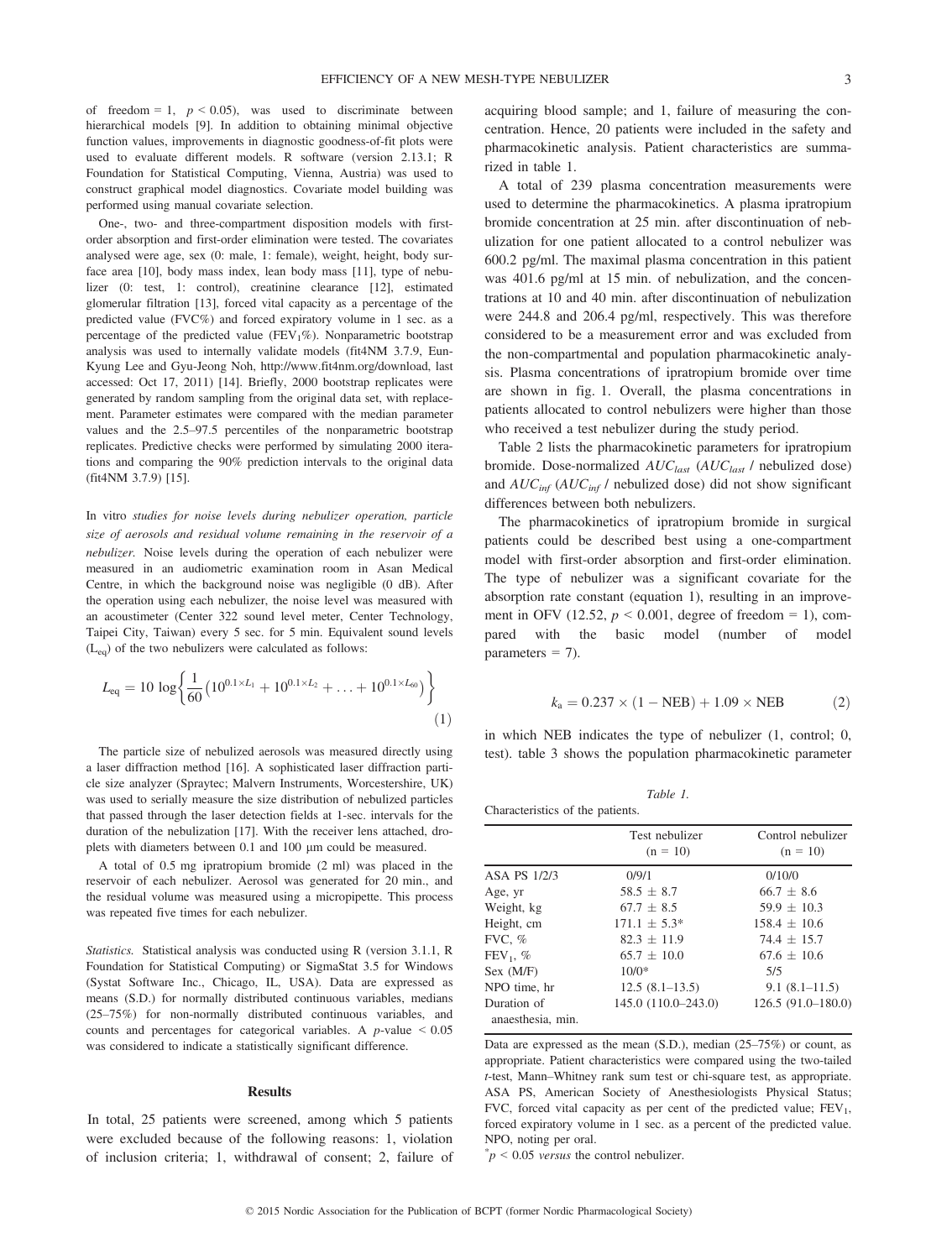

Fig. 1. Changes in the plasma concentration of ipratropium bromide over time. Data are expressed as means with error bars. Ipratropium bromide was nebulized with a control or test device for 20 min.

Table 2. Non-compartmental pharmacokinetic parameters of the ipratropium bromide concentration in plasma.

|                                         | Test nebulizer       | Control nebulizer      |
|-----------------------------------------|----------------------|------------------------|
|                                         | $(n = 10)$           | $(n = 10)$             |
| $C_{max}$ , pg/ml                       | $263.9 \pm 63.5^*$   | $313.4 \pm 103.0$      |
| $t_{max}$ , min.                        | $21.3 \pm 6.9$       | $15.0 + 4.5$           |
| $AUC_{last}$ , min. ng/ml               | $263.4 + 5.3*$       | $378.3 + 9.8$          |
| $AUC_{inf}$ , min. ng/ml                | 354.0 (295.9-439.7)* | $616.2(527.4 - 903.3)$ |
| $\lambda_z$ , 1/min.                    | $0.006 \pm 0.002$    | $0.004 \pm 0.002$      |
| Residual volume<br>in T-connector, ml   | $0.93 + 0.2*$        | $\mathbf{1}$           |
| Residual volume<br>in reservoir, ml     | $\overline{1}$       | $0.51 \pm 0.09$        |
| Dose-normalized<br>$AUC_{last}$ , min/L | $0.10 + 0.04$        | $0.10 \pm 0.03$        |
| Dose-normalized<br>$AUC_{inf}$ , min/L  | $0.14(0.10-0.18)$    | $0.17(0.15 - 0.22)$    |

Data are expressed as means (S.D.) or medians (25–75%), as appropriate. Variables were compared using the two-tailed  $t$ -test or Mann– Whitney rank sum test, as appropriate.  $C_{max}$ , maximal concentration;  $t_{max}$ , time at maximal concentration;  $AUC_{last}$ , area under the curve from administration to the last measured concentration;  $AUC_{inf}$ , area under the curve from administration to infinity;  $\lambda_z$ , terminal elimination rate constant.

<sup>1</sup>Negligible residual volume in the reservoir or T-connector of each nebulizer.

 $p < 0.05$  versus control nebulizer.

estimates and the results of the nonparametric bootstrap replicates of the final pharmacokinetic model for ipratropium bromide. Overall, the bootstrap medians were close to the population parameter estimates and the 95% confidence intervals of these parameters were relatively small, indicating that the parameter estimates of the final pharmacokinetic model were both accurate and precise. Predictive checks of the final pharmacokinetic model are shown in fig. 2. The percentage of data distributed outside of the 90% prediction intervals of the predictive check was 12.3%.

 $L_{eq}$  of test and control nebulizers were 35.0 and 60.2 dB, respectively, indicating that the noise of a control nebulizer was ~1000 times higher than that of a test nebulizer. Distribu-

Table 3.

Population pharmacokinetic parameter estimates, inter-individual variability and median parameter values (2.5–97.5%) of the non-parametric bootstrap replicates of the final pharmacokinetic model for ipratropium bromide.

|              |                             | Estimates   |       |                        |
|--------------|-----------------------------|-------------|-------|------------------------|
| Model        | Parameters                  | $(RSE, \%)$ | CV(%) | Median $(2.5-97.5\%)$  |
| <b>Basic</b> | $CL/F$ , $L/min$            | 6.82(9.6)   | 40.5  |                        |
|              | $V\!F$ , L                  | 1360(7.9)   | 34.2  |                        |
|              | $k_a$ , 1/min               | 0.526(20.2) | 108.2 |                        |
|              | $\sigma^2$                  | 0.19(6.4)   |       |                        |
| Final        | $CL/F$ , $L/min$            | 6.78(10.7)  | 40.6  | $6.73(5.62 - 8.13)$    |
|              | $V\!F$ , L                  | 1340 (7.8)  | 34.8  | 1350 (1190-1580)       |
|              | $k_{\alpha}$ , 1/min        |             |       |                        |
|              | $\theta_I$                  | 0.25(28.1)  | 71.6  | $0.245(0.171 - 0.387)$ |
|              |                             | 1.17(44.2)  |       | $1.28(0.574 - 56.1)$   |
|              | $\frac{\theta_2}{\sigma^2}$ | 0.19(6.5)   |       | $0.19(0.17-0.22)$      |

A log-normal distribution of inter-individual random variability was assumed. Residual random variability was modelled using a constant coefficient of variation (CV) model. Nonparametric bootstrap analysis was repeated 2000 times. Cl/F, apparent metabolic clearance; V/F, apparent volume of distribution;  $k_a$ , absorption rate constant  $\theta_I \times (1 -$ NEB) +  $\theta_2 \times$  NEB; NEB, type of nebulizer (1, control; 0, test);  $\sigma^2$ ;<br>variance of residual random variability: RSE relative standard variance of residual random variability; RSE, relative standard error = SE/mean  $\times$  100 (%).



Fig. 2. Predictive checks of the final pharmacokinetic model for ipratropium bromide. +, observed plasma concentrations of ipratropium bromide. Red solid line and shaded areas indicate the 50% prediction line and 90% prediction intervals, respectively.

tion of aerosol ipratropium bromide particle sizes is shown in fig. 3. The median diameter of nebulized particles was 4.52 µm for test nebulizers and 3.85 µm for control nebulizers, respectively. A summary of the residual volume of ipratropium bromide remaining in the reservoir of each nebulizer after 10 min. of nebulization is shown in table 4. Approximately 33% of the total volume remained within the reservoir of control nebulizers, whereas the residual volumes in the test nebulizers were negligible.

When nebulization of ipratropium bromide was performed with a control nebulizer, the monitoring of respiratory parameters was mitigated, including tidal volume at expiration period and end-tidal carbon dioxide  $(CO<sub>2</sub>)$  partial pressure. End-tidal CO2 levels immediately decreased, and the downslope of the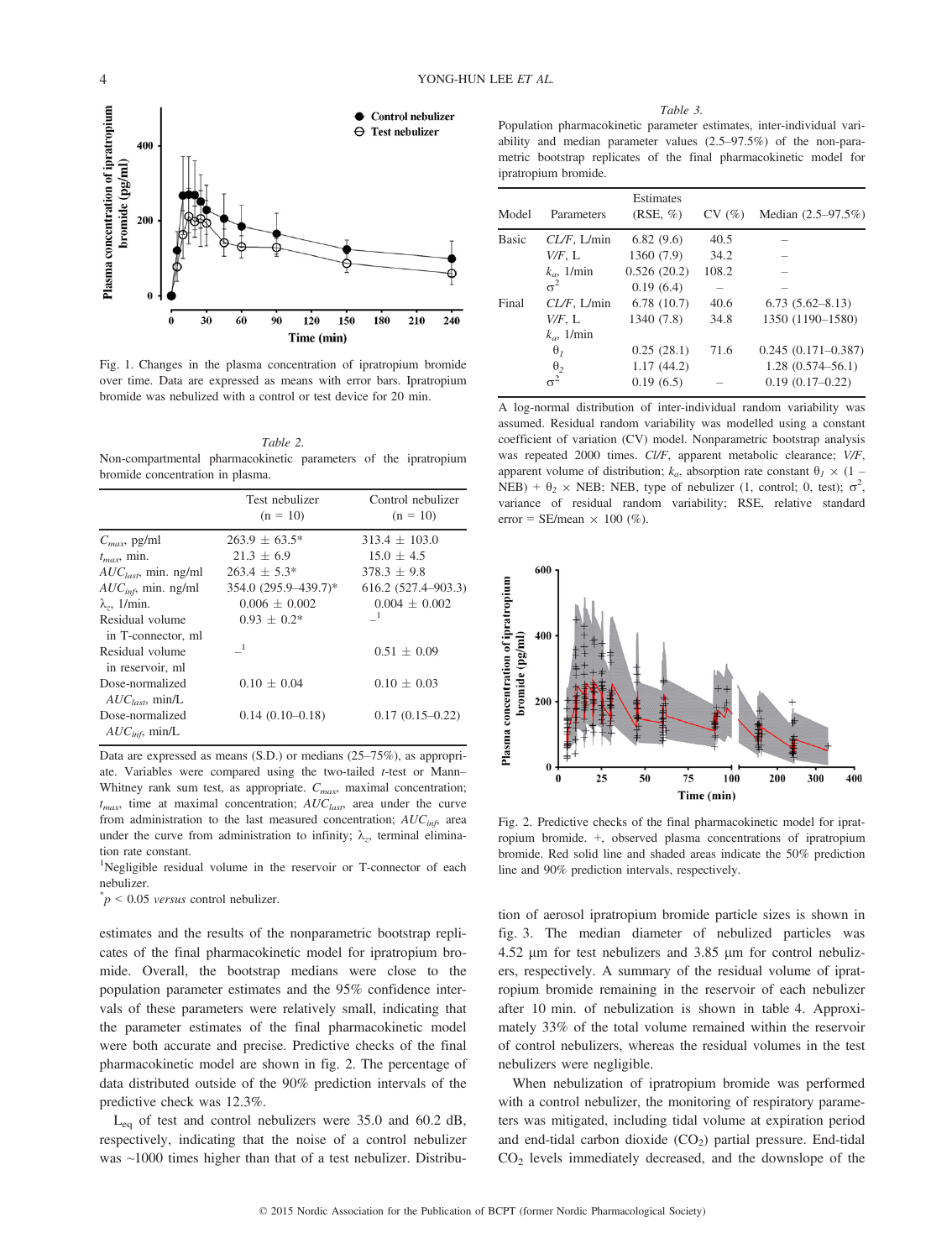

Fig. 3. Distribution of aerosol ipratropium bromide particle sizes for control (upper) and test (lower) nebulizers.

capnogram was observed at the alveolar plateau phase. Additionally, minute ventilation and tidal volume at the expiratory period were increased. However, these phenomena were not observed at nebulization with a test nebulizer. Representative screen images of a patient monitor displaying haemodynamic and respiratory parameters before and after operation using a control nebulizer in a patient are shown in supplementary material, Fig. S2. Leakage or obstruction of the anaesthetic breathing circuit during nebulization with control or test nebulizers was not observed in any patient.

#### Discussion

Generally, it is known that the efficiency of pulmonary drug delivery using a vibrating mesh nebulizer is better than the jet nebulizer; differences between these two versions include how the aerosol is generated and how much residual drug volume remains in the nebulizer [4,18,19]. Vibrating mesh technology has solved the drawback of jet nebulizers, which had generated excess liquid waste. In our present study, about 25% of the total volume of ipratropium bromide remained in the reservoir of the jet nebulizer, whereas no residual volume remained in the reservoir of the mesh nebulizer. However, about 46% of the total volume remained within the T-connector of the mesh nebulizer, and residual volumes within the T-connector of the jet nebulizer were negligible. These phenomena might be

|                                                                                                               | Test nebulizer $(n = 10)$                         | Control nebulizer<br>$(n = 10)$              |
|---------------------------------------------------------------------------------------------------------------|---------------------------------------------------|----------------------------------------------|
| Residual volume, ml<br>Waste time <sup>1</sup> min.<br>Infusion rate of<br>nebulization <sup>2,</sup> ml/min. | $< 0.01*$<br>$7.17 + 0.04*$<br>$0.275 \pm 0.002*$ | $0.67 + 0.03$<br>$10 + 0$<br>$0.133 + 0.003$ |

Data are expressed as means (S.D.). Variables were compared using

the two-tailed *t*-test.<br><sup>1</sup>Waste time was determined from the start of nebulization to the end of aerosol generation.

 $2$ Infusion  ${}^{2}$ Infusion rate was calculated as follows: Infusion rate  $(2$ -residual volume)

\* Waste time<br> $p < 0.05$  versus the control nebulizer.

explained by differences in the operating principles that lead to aerosol generation between the nebulizer types. The jet nebulizer is connected by a tubing line to a compressor that causes compressed air to be delivered at high velocity through a liquid to turn it into an aerosol. This compression effect could contribute to efficient delivery of aerosol to an anaesthetic breathing circuit through the T-connector. However, aerosol generated by the vibration of mesh might be more likely to remain within the T-connector of a mesh nebulizer. For this reason, the residual volume of the mesh nebulizer was larger than that of the jet nebulizer, which indicates that the dose delivered to the lung using a mesh nebulizer was significantly smaller than that delivered by a jet nebulizer.

Population pharmacokinetics of inhaled agents has been modelled using one- or two-compartment absorption models [20,21]. In our current study, the one-compartment absorption model showed a lower Akaike information criterion than the two-compartment model and robustly described the time course of ipratropium bromide concentrations graphically. Specifically, the  $k_a$  of jet nebulizers was approximately 5 times greater than that of the mesh nebulizer, which might be caused by differences in the operating principles depending on the nebulizer types. Inclusion of the lag time did not improve the objective function values of the final pharmacokinetic model.

It is difficult to make any conclusive statements about performance comparisons between nebulizers [3], because there are many confounding factors that can affect nebulizer performance, such as environmental context (the hospital and the availability of trained respiratory therapists to deliver a drug) and patient-related factors (breathing mode, pattern, severity of illness and age) [22–25]. Comparisons of dose-normalized AUC can be used as an objective method to compare performance between nebulizers.

It is important to monitor changes in the shape and level of the expiratory  $CO<sub>2</sub>$  waveform in intubated surgical patients under mechanical ventilation. The slope of the  $CO<sub>2</sub>$  waveform during the expiratory phase increased in the mechanically ventilated patients with chronic obstructive pulmonary disease. Additionally, a sudden reduction in end-tidal  $CO<sub>2</sub>$  level can be a sign of pulmonary embolism, although it is not specific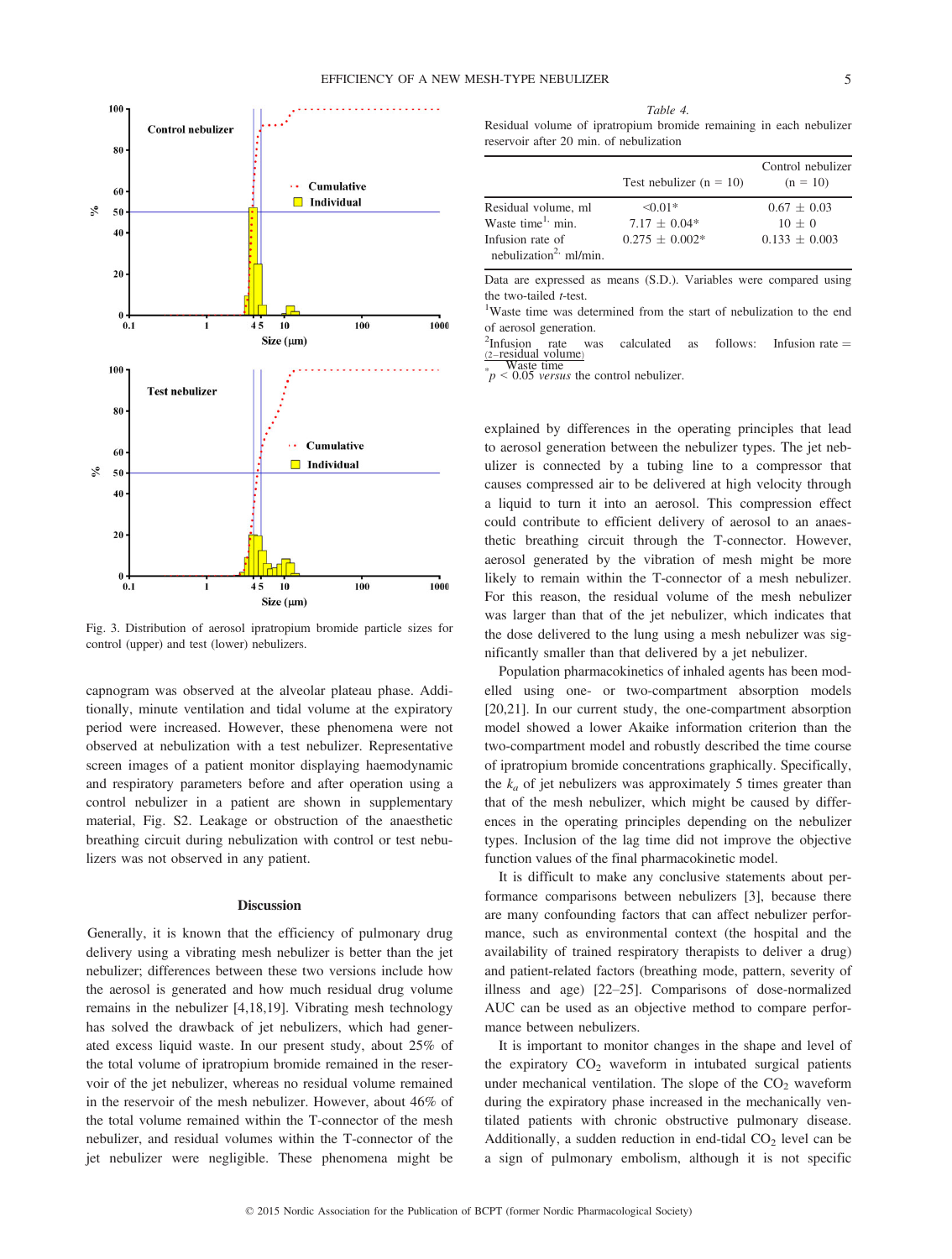[26]. Aerosols delivered at a high velocity influenced the aspiration of  $CO<sub>2</sub>$  samples, which produced changes in  $CO<sub>2</sub>$  shape and levels caused by operation of the jet nebulizer. However, arterial oxygen and carbon dioxide saturation measured from arterial blood gas analysis showed constant values before and during nebulization with a jet nebulizer. This inconvenience of  $CO<sub>2</sub>$  monitoring might be a major factor leading a clinician to avoid the use of a jet nebulizer in surgical patients undergoing general anaesthesia. In a previous case report, intra-operative albuterol nebulization caused breathing circuit obstruction induced by the blockage of an expiratory filter [27]. In this present study, obstruction of an expiratory filter was not observed in any patient. Additionally, commercially available jet nebulizers produce more noise during nebulization, which might be a factor leading a clinician to hesitate about using a jet nebulizer in an operating room.

There were some issues to be considered as limitations of this study. Firstly, sample size of the study was relatively small, which could lead to drawing improper conclusion. However, non-compartmental analysis was used to compare the efficiency of two nebulizers in the study. This method is commonly used to compare pharmacokinetic characteristics of two drugs in bioequivalence studies. The number of patients enrolled in the study was comparable to other previous bioequivalence studies [28–30]. Secondly, the difference in anaesthetic techniques could have had an influence on the amount of ipratropium bromide delivered to patients. If inhalational anaesthetics were used for the maintenance of anaesthesia, the agents may have been diluted and lesser amount would have been delivered to the patients. However, anaesthetic methods could not have affected the results because the primary end-point of this study was to compare the efficiency of these two nebulizers.

In conclusion, from the standpoint of the dose-normalized  $AUC<sub>last</sub>$ , a new vibrating mesh-type nebulizer, NE-SM1 NEPLUS, shows a comparable performance for pulmonary drug delivery as the jet-type nebulizer in surgical patients under mechanical ventilation. The pharmacokinetics of nebulized ipratropium bromide is best described by a one-compartment model with first-order absorption.

#### Funding

This study was supported by the Small and Medium Business Administration, Ministry of Trade, Industry and Energy, Republic of Korea.

# Acknowledgements

We are grateful to Dr. Kinuta (Optnics Precision Co., Japan) for providing technical evaluations of the nebulizer during the clinical trial.

# Disclosure of Competing Interests

The authors declare no conflict of interest.

# References

1 Boe J, Dennis JH, O'Driscoll BR, Bauer TT, Carone M, Dautzenberg B et al. European Respiratory Society Guidelines on the use of nebulizers. Eur Respir J 2001;18:228–42.

- 2 Labiris NR, Dolovich MB. Pulmonary drug delivery. Part II: the role of inhalant delivery devices and drug formulations in therapeutic effectiveness of aerosolized medications. Br J Clin Pharmacol 2003;56:600–12.
- 3 Yeo LY, Friend JR, McIntosh MP, Meeusen EN, Morton DA. Ultrasonic nebulization platforms for pulmonary drug delivery. Expert Opin Drug Deliv 2010;7:663–79.
- 4 Hess D, Fisher D, Williams P, Pooler S, Kacmarek RM. Medication nebulizer performance. Effects of diluent volume, nebulizer flow, and nebulizer brand. Chest 1996;110:498–505.
- 5 Kil HK, Rooke GA, Ryan-Dykes MA, Bishop MJ. Effect of prophylactic bronchodilator treatment on lung resistance after tracheal intubation. Anesthesiology 1994;81:43–8.
- 6 Dewachter P, Mouton-Faivre C, Emala CW, Beloucif S. Case scenario: bronchospasm during anesthetic induction. Anesthesiology 2011;114:1200–10.
- 7 Struys MM, De Smet T, Depoorter B, Versichelen LF, Mortier EP, Dumortier FJ et al. Comparison of plasma compartment versus two methods for effect compartment–controlled target-controlled infusion for propofol. Anesthesiology 2000;92:399–406.
- 8 Minto CF, Schnider TW, Egan TD, Youngs E, Lemmens HJ, Gambus PL et al. Influence of age and gender on the pharmacokinetics and pharmacodynamics of remifentanil. I. Model development. Anesthesiology 1997;86:10–23.
- 9 Beal S. SLNUsGIPVIG. NONMEM Project Group, University of California, San Francisco, CA, 1992;48
- 10 Mosteller RD. Simplified calculation of body-surface area. N Engl J Med 1987;317:1098.
- 11 Hallynck TH, Soep HH, Thomis JA, Boelaert J, Daneels R, Dettli L. Should clearance be normalised to body surface or to lean body mass? Br J Clin Pharmacol 1981;11:523–6.
- 12 Cockcroft DW, Gault MH. Prediction of creatinine clearance from serum creatinine. Nephron 1976;16:31-41.
- 13 Schwartz GJ, Haycock GB, Edelmann CM Jr, Spitzer A. A simple estimate of glomerular filtration rate in children derived from body length and plasma creatinine. Pediatrics 1976;58:259–63.
- 14 Kern SE, Xie G, White JL, Egan TD. A response surface analysis of propofol-remifentanil pharmacodynamic interaction in volunteers. Anesthesiology 2004;100:1373–81.
- 15 Karlsson MO, Savic RM. Diagnosing model diagnostics. Clin Pharmacol Ther 2007;82:17–20.
- 16 Mitchell JP, Nagel MW, Nichols S, Nerbrink O. Laser diffractometry as a technique for the rapid assessment of aerosol particle size from inhalers. J Aerosol Med 2006;19:409–33.
- 17 Itoga NK, Kinoshita CK, Masutani SM, Yamamoto LG. Mechanical factors affecting nebulized albuterol aerosol particle sizes for asthma drug delivery. Am J Emerg Med 2014;32:569– 72.
- 18 Ari A, Atalay OT, Harwood R, Sheard MM, Aljamhan EA, Fink JB. Influence of nebulizer type, position, and bias flow on aerosol drug delivery in simulated pediatric and adult lung models during mechanical ventilation. Respir Care 2010;55:845–51.
- 19 Zhang G, David A, Wiedmann TS. Performance of the vibrating membrane aerosol generation device: Aeroneb Micropump Nebulizer. J Aerosol Med 2007;20:408–16.
- 20 Maier G, Rubino C, Hsu R, Grasela T, Baumgartner RA. Population pharmacokinetics of (R)-albuterol and (S)-albuterol in pediatric patients aged 4-11 years with asthma. Pulm Pharmacol Ther 2007;20:534–42.
- 21 Ting L, Aksenov S, Bhansali SG, Ramakrishna R, Tang P, Geller DE. Population pharmacokinetics of inhaled tobramycin powder in cystic fibrosis patients. CPT Pharmacometrics Syst Pharmacol  $2014:3.699$ .
- 22 Williams L, Fletcher GC, Daniel M, Kinsella J. A simple in vitro method for the evaluation of an ultrasonic nebulizer for drug delivery to intubated, ventilated patients and the effect of nebulizer and